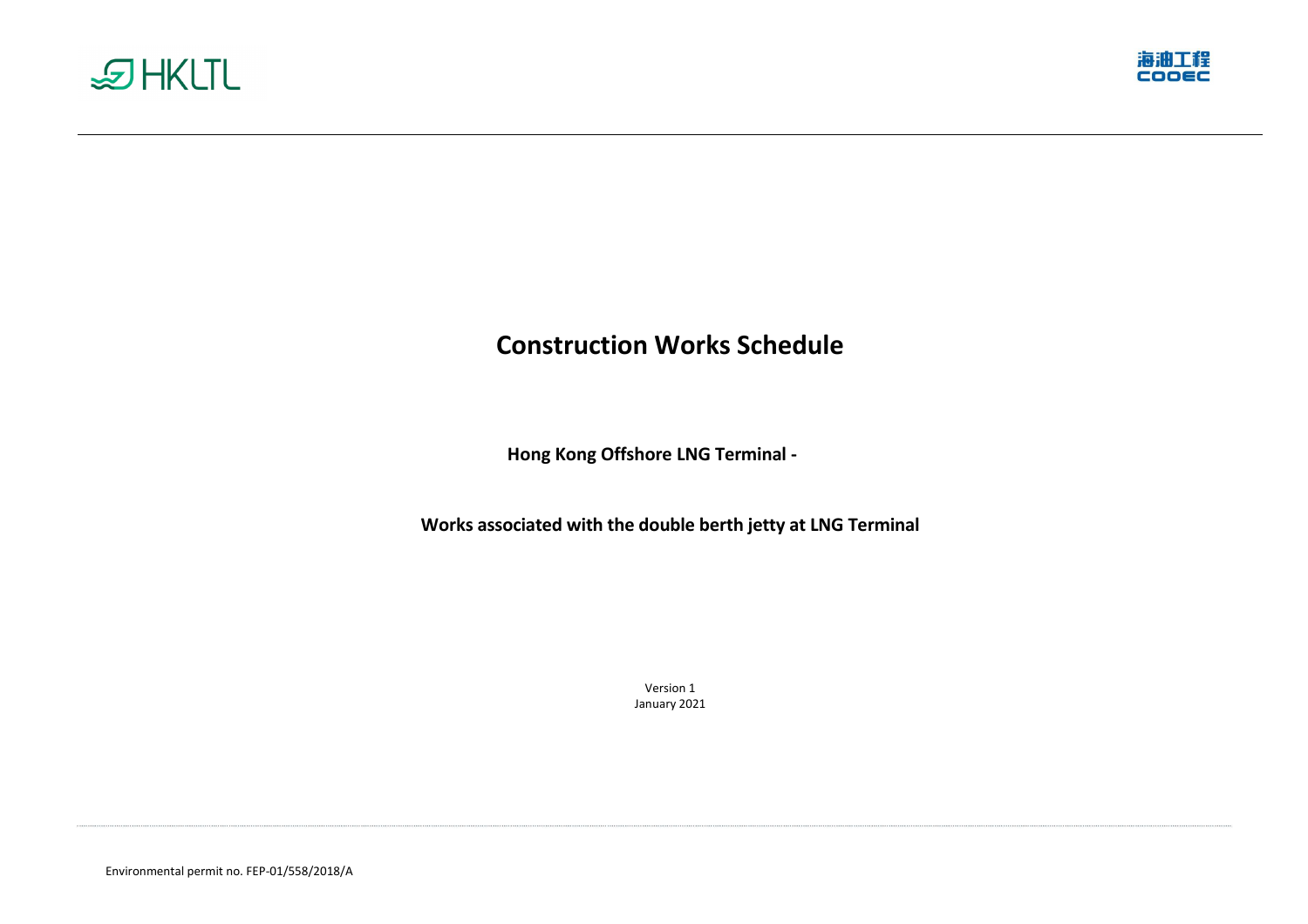## **DHKLTL**

### **Hong Kong Offshore LNG Terminal - Works associated with the double berth jetty at LNG Terminal Environmental Certification Sheet FEP-01/558/2018/A**

| Reference Document/Plan                 |                                    |
|-----------------------------------------|------------------------------------|
| Document/Plan to be Certified/Verified: | <b>Construction Works Schedule</b> |
| Date of Report:                         | 7 January 2021                     |
| Date received by ET:                    | 7 January 2021                     |
| Date received by IEC:                   | 7 January 2021                     |

#### **Reference EP Requirement**

EP Condition: Condition No. 2.7 of FEP-01/558/2018/A

*Content: Construction Works Schedule*

The Permit Holder shall, no later than 1 month before the commencement of construction of the Project, deposit with the Director 3 hard copies and 1 electronic copy of a construction works schedule of the Project. The construction works schedule shall include but not limited to a detailed schedule, sequence and programme of the construction works and key environmental mitigation measures for the Project. The Project shall be constructed in accordance with the information as contained in the deposited construction works schedule.

#### **ET Certification**

I hereby certify that the above referenced document/plan complies with the above referenced condition of FEP-01/558/2018/A.

| Mr Raymond Chow,           |              |
|----------------------------|--------------|
| Environmental Team Leader: | $1/\sqrt{2}$ |

Date: 7 January 2021

#### **IEC Verification**

I hereby verify that the above referenced document/ $\theta$ lan complies with the above referenced condition of FEP-01/558/2018/A.

Mr Arthur Lo, Independent Environmental Checker:  $\overline{\text{D}}$ ate: 14 January 2021